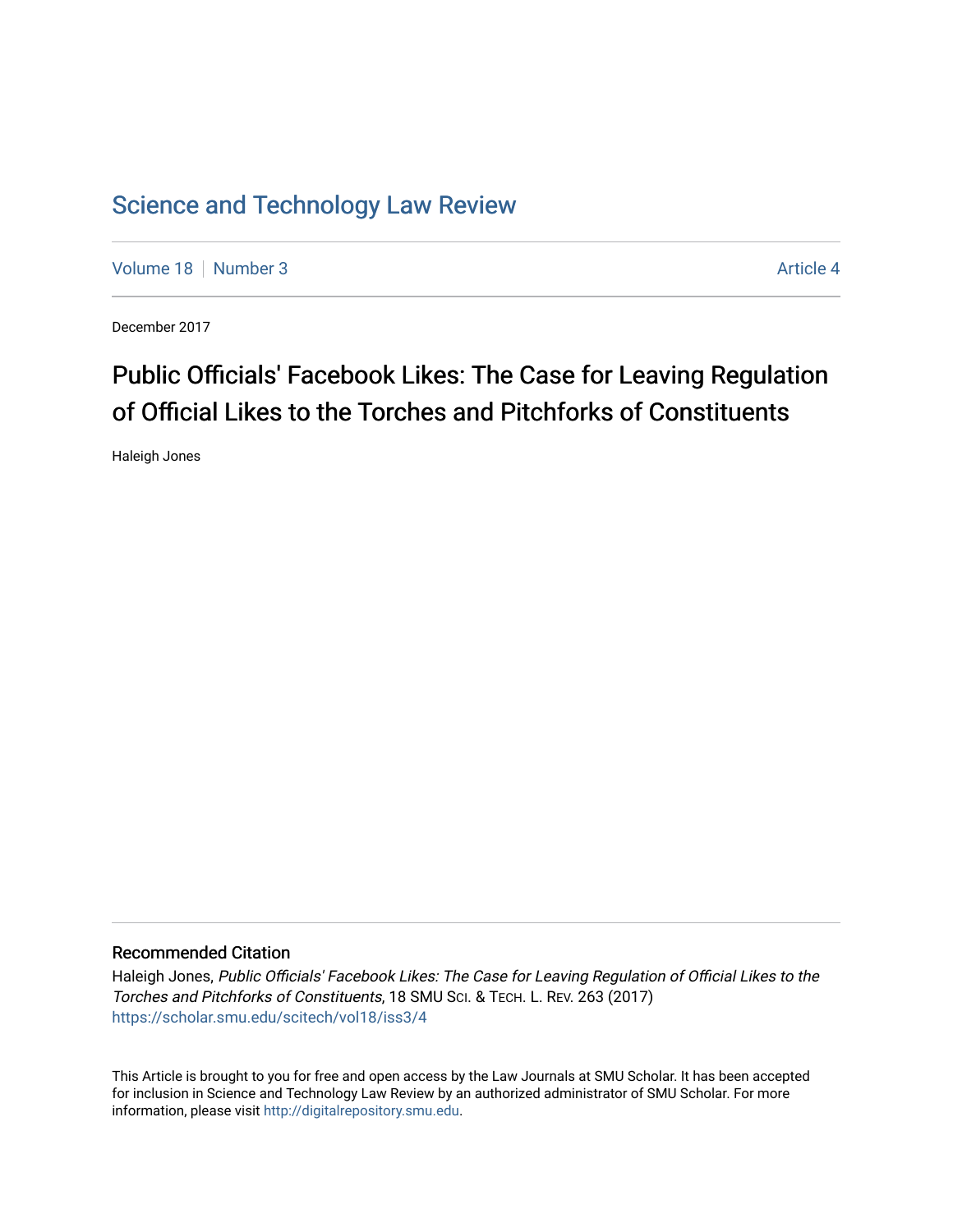# **Public** *Officials'* **Facebook "Likes": The Case for Leaving Regulation of Official "Likes" to the Torches and Pitchforks of Constituents**

## *Haleigh Jones\**

### **I. INTRODUCTION**

As of 2014, there were more than one billion active Facebook users.' This means that seventy-one percent of adults with Internet access are on Facebook.2 These statistics lead to an undeniable conclusion: "social media"3 has impacted communication and idea sharing. This is, in large part, because social media makes expressing approval or disproval of a particular statement easier than ever. On Facebook, for example, expressing approval is as easy as clicking the "like" button.4

While social media users generally understand "liking" a post to indicate approval, the legal significance of a Facebook "like" remains unclear. This confusion stems largely from the fact that social media use has been no exception to the truism that the law responds slowly to technological

- **I.** *About Facebook* **-** *Milestones,* FACEBOOK, https://www.facebook.com/ facebook/info?tab=milestone (last visited Nov. **13, 2015).**
- 2. Maeve Duggan, et al., *Demographics of Key Social Networking Platforms,* **PEW RESEARCH CENTER** (Jan. **9, 2015),** http://www.pewintemet.org/2015/01/09/ demographics-of-key-social-networking-platforms-2.
- **3.** Starting with a definition of "social media" is helpful. The dictionary defines it as "forms of electronic communications (as websites for social networking and microblogging) through which users create online communities to share information, ideas, personal messages, and other content (as videos)." *Social Media Definition,* **MERRIAM-WEBSTER,** http://www.merriam-webster.com/dictionary/ social%20media# (last visited Nov. **13, 2015);** *see also* Lane v. Facebook, Inc., **696 F.3d 811, 816** (9th Cir. 2012) (Facebook is an "online social network where members develop personalized web profiles to interact and share information with other members.").
- 4. *See* Mattocks v. Black Entm't. Telev. **LLC,** 43 F. Supp. **3d 1311, 1315 (S.D.** Fla. 2014) ("Facebook users can 'like' a Facebook Page **...** or specific postings on a Page, **by** clicking a 'like' button supplied **by** Facebook.").

<sup>\*</sup> University of Cincinnati, Bachelor of Arts in Spanish and Political Science, *summa cum laude,* class of 2012; Southern Methodist University Dedman School of Law, Juris Doctor, *magna cum laude,* class of **2015;** law clerk to the Honorable Justice Doug Lang, 5th District Court of Appeals for the State of Texas. Haleigh would like to thank Professor John Browning for his input and guidance in preparation of this article, Rachel Hatten for her diligence in overseeing publication of this article, and Justice Lang for the unequaled mentorship he provides Haleigh in all her pursuits.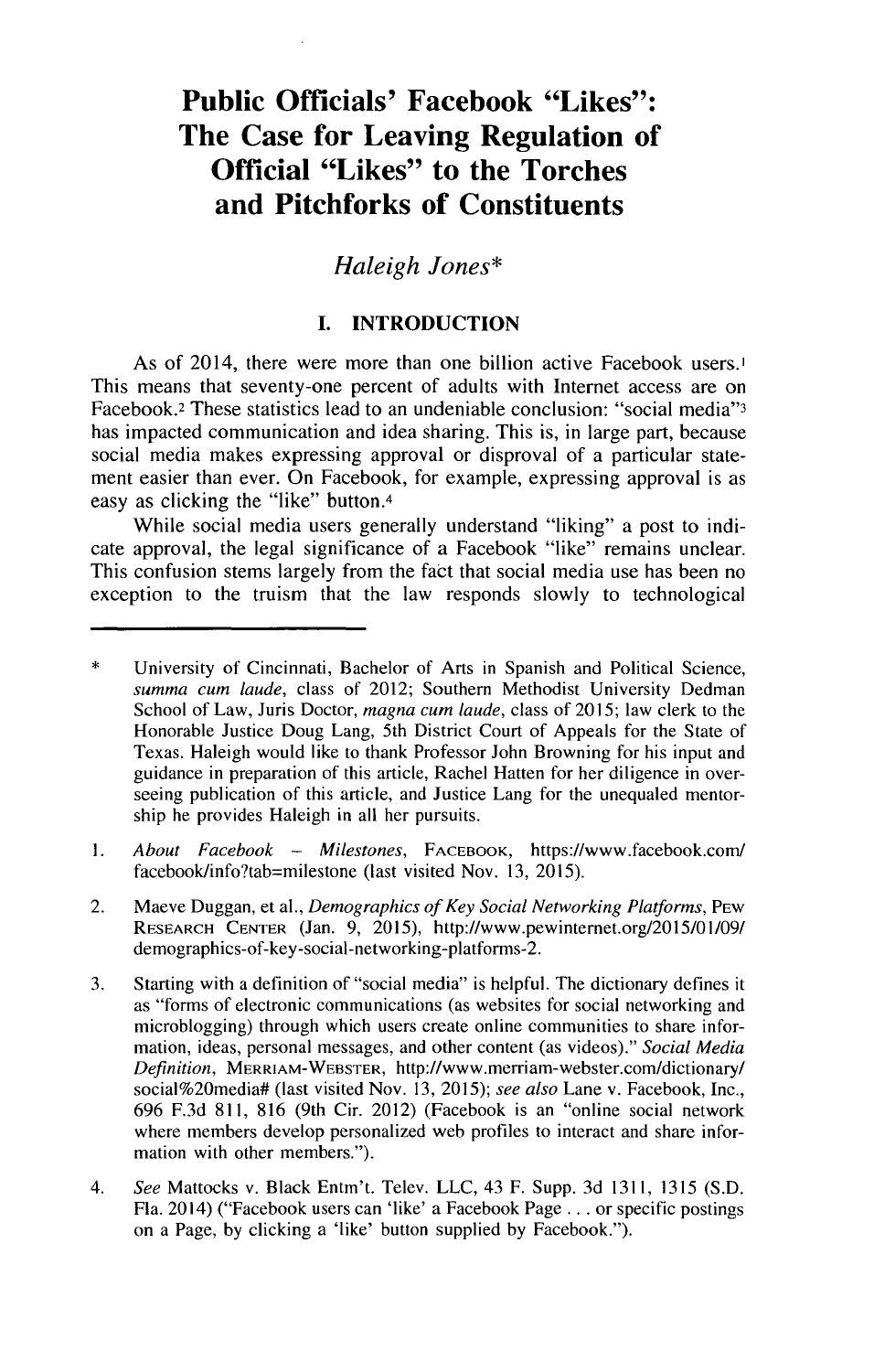change.5 The extent to which public officials are subject to special rules governing their conduct on social media begs for clarity. Others have addressed this question generally, focusing on whether officials may maintain any social media presence at all.6 This article will look at this question more narrowly and will analyze whether it is appropriate for public officials to "like" Facebook content in an official capacity.

This article will first consider the arguments for creating special rules that would explicitly restrict a public official's ability to "like" Facebook content. Most importantly, recent studies and developments in litigation reflect that a Facebook "like" has both political and commercial significance. On this basis, a "like" can be considered a significant form of self-expression, the type of which has always been regulated in the context of what public employees can and cannot say.

The second half of this article will consider arguments against creating special rules to govern Facebook "likes." That portion of this article will consider the practical difficulties with capturing a Facebook "like" as part of the public record. This article will also discuss the degree of difficulty associated with distinguishing between public and private Facebook content. Finally, this article will conclude that socio-cultural normative understandings of how Facebook users interact are sufficient to govern official conduct on Facebook.

#### **II. THE IMPACT OF A FACEBOOK "LIKE" AND THE CASE FOR REGULATION**

Before turning to the impact of a "like," it is important to understand exactly what a "like" is. "The 'like' button is represented on Facebook **by** a thumbs-up icon, and the word 'like' appears next to different types of Facebook content."<sup>7</sup> Users "like" content by clicking the thumbs-up icon.<sup>8</sup> The Southern District Court of Florida in *Mattocks v. Black Entertainment*

**8.** *See id.*

**<sup>5.</sup>** *See* Christina Skinner, *The Unprofessional Sides of Social Media and Social Networking: How Current Standards Fall Short,* **63 S.C.** L. **REv.** 241, 242 (2011) ("[T]he practice of law seems at odds with this information-sharing revolution."); *but see* **JOHN BROWNING, THE LAWYER'S GUIDE TO SOCIAL NETWORKING: UNDERSTANDING SOCIAL MEDIA'S IMPACT ON THE LAw** *154* (2010) ("Law is never going to keep pace with technology. Adopt a specialized rule now addressing a particular medium, and both the medium and the rule will be obsolete before you know it.").

**<sup>6.</sup>** *See generally* Jan L. Jacobowitz, *Lawyers Beware: You Are What You Post-The Case for Integrating Cultural Competence, Legal Ethics, and Social Media,* **17 SMU** Sci. **& TECH.** L.R. *541* (2014); *see also* John Browning, Sympo*sium, Social Media and the Law: Why Can't We Be Friends?,* **68** U. **MIAMI** L. REv. **487, 488** (2014); *see also Skinner, supra note* **5.**

*<sup>7.</sup>* Bland v. Roberts, **730 F.3d 368, 385** (4th Cir. **2013).**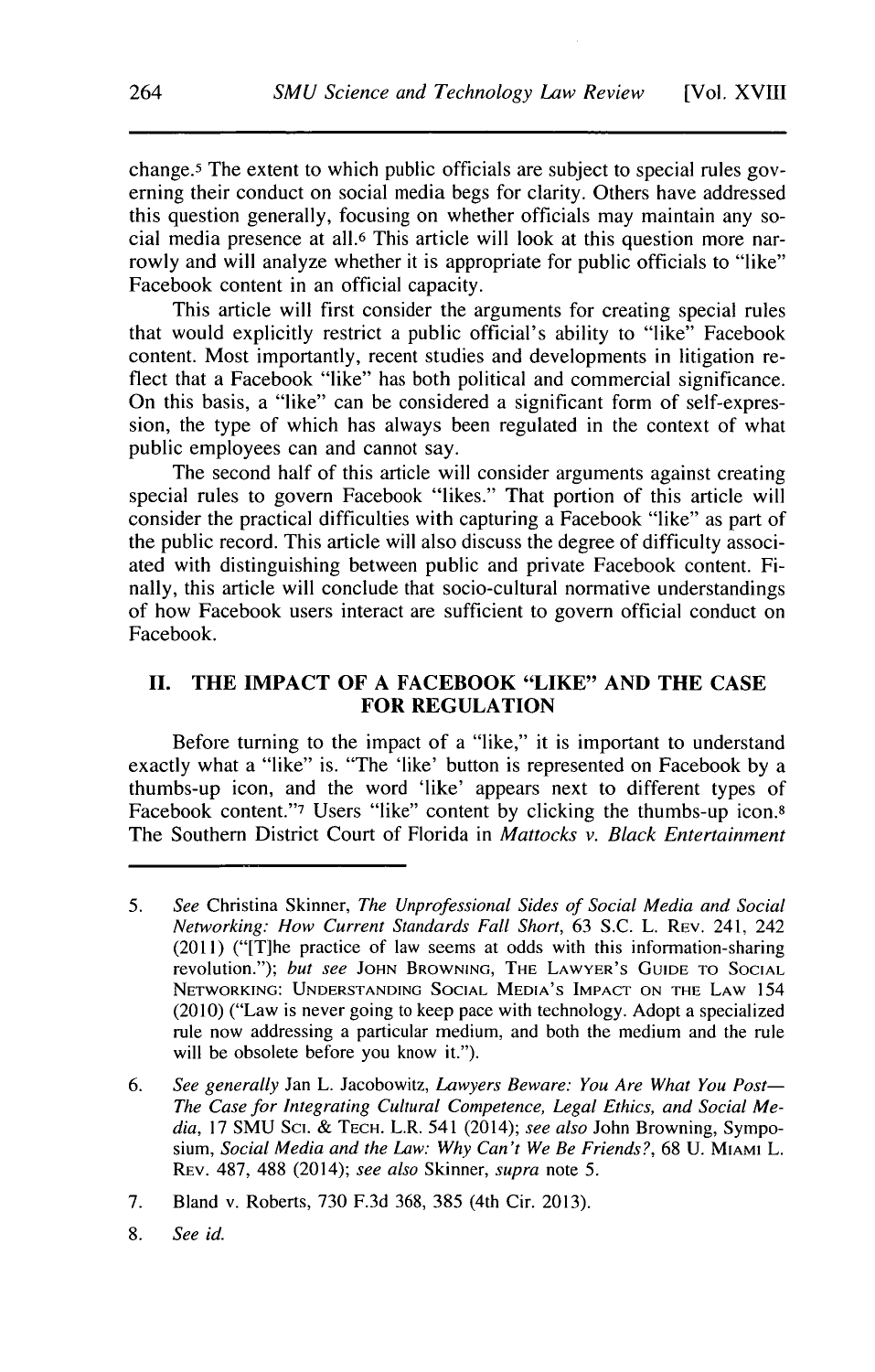*Television LLC* defined "liking" something on Facebook as "an easy way to let someone know that you enjoy it."9 This is consistent with a common cultural understanding of the significance of liking Facebook content.

But Facebook "likes" can carry other meaning as well. Facebook's own definition of "liking" is even more consistent with the cultural understandings surrounding the function. Facebook defines "liking" as a way for Facebook users to share information with each other.<sup>10</sup> This definition reflects the idea that "likes" are not merely used to convey happiness or enjoyment; instead, "likes" can also be used to acknowledge ideas or feelings resulting from negative events. For example, it would be perfectly appropriate for me to "like" a statement **by** my friend on Facebook **if** she posted, "Today, my puppy dug a hole under my fence in the back yard, ate all of my neighbor's petunias, and then escaped. **If** any of my neighbors that **I** am friends with find him, please call me at the number below." In this case, **by** "liking" my friend's post, **I** am not expressing enjoyment over the fact that her new puppy has escaped and demolished her neighbor's flower beds. Instead, other Facebook users who noted that I had "liked" the post would understand that **I** was merely acknowledging my friend's feelings of angst over her missing puppy and expressing empathy.

Obviously, this connotation of a Facebook "like" conflicts some with our literal dictionary understanding of what it means to like something." Because a Facebook "like" does convey expressive connotation that, oftentimes, goes beyond enjoyment of an idea, "likes" have meaning. They are valuable in both political and commercial settings.

#### **A. Facebook "Likes" as Political Speech**

Several courts have now considered the political importance of a Facebook "like." At least one court has found a "like" to constitute political speech that is protected **by** the First Amendment. In *Bland v. Roberts, Sheriff* **B.J.** Roberts sought reelection as sheriff.12 At that time, Roberts had served as sheriff for seventeen years.<sup>13</sup> Jim Adams announced in early 2009 that he would run against Sheriff Roberts.<sup>14</sup> During the campaign, Jim Adams cre-

**11.** *Like Definition,* **MERRIAM-WEBSTER,** http://www.merriam-webster.com/diction aryllike (last visited Nov. **13, 2015)** (defining "like" as "to enjoy (something)").

12. *Bland,* **730 F.3d** at **372.**

- **13.** *Id.*
- 14. *Id.*

**<sup>9.</sup>** *Mattocks,* 43 F. Supp. **3d** at **1315** (citing *What does it mean to "Like" something?,* **FACEBOOK,** https://www.facebook.com/help/452446998120360 (last visited Nov. **13, 2015)).**

**<sup>10.</sup>** *See What does it mean to "Like" something?,* **FACEBOOK,** https:// www'facebook.com/help/452446998120360 (last visited Nov. **13, 2015);** *see also* Lane v. Facebook, Inc., **696 F.3d 811, 816** (9th Cir. 2012).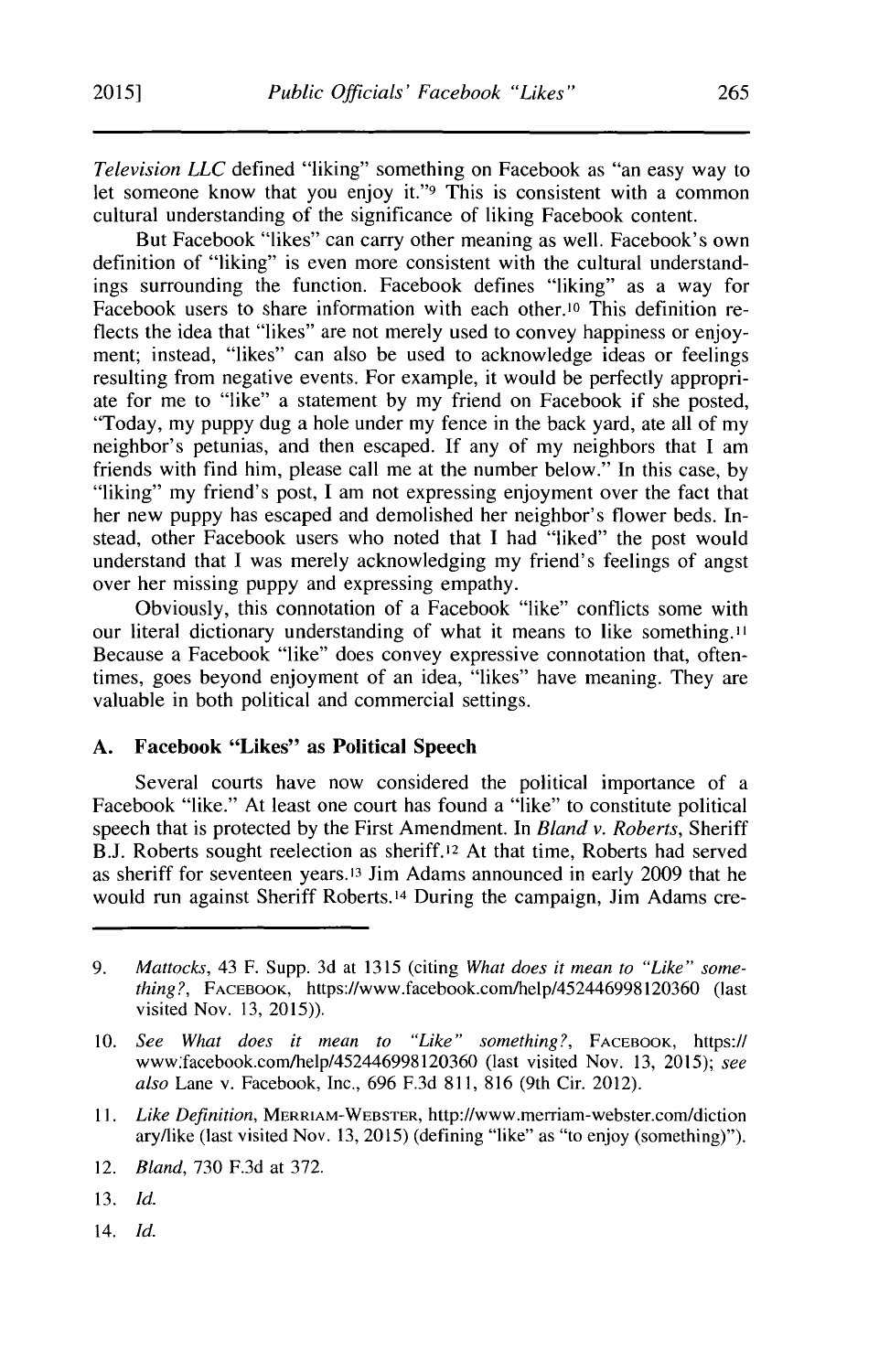ated an official campaign Facebook page. <sup>15</sup>Daniel Ray Carter, one of Sheriff Roberts's employees, "liked" Jim Adams's campaign page.<sup>16</sup> Roberts ultimately won the election and fired all of his employees who had openly supported Jim Adams—including Carter.<sup>17</sup>

Carter, joined **by** other employees, filed a Section **1983** claim against Roberts, alleging that "Roberts retaliated against the plaintiffs in violation of their First Amendment rights **by** choosing not to reappoint them because of their support of his electoral opponent."8 Roberts relied on Carter's Facebook "like" of Jim Adams's page as evidence that Carter had supported Roberts's opponent in the election.<sup>19</sup> As a result, an issue arose as to whether a Facebook "like" is protectable expression for purposes of the First Amendment.20

According to the Fourth Circuit, it is. The court stated:

Once one understands the nature of what Carter did **by** liking the Campaign Page, it becomes apparent that hisconduct qualifies as speech. On the most basic level, clicking on the "like" button literally causes to be published the statement that the User "likes" something, which is itself a substantive statement. In the context of a political campaign's Facebook page, the meaning that the user approves of the candidacy whose page is being liked is unmistakable. That a user may use a single mouse click to produce that message that he likes the page instead of typing the same message with several individual keystrokes is of no constitutional significance.<sup>21</sup>

As a result, the trial court's decision granting Sheriff Roberts's Motion for Summary Judgment was reversed on appeal, and the case was remanded for trial.22 This case is the most direct judicial recognition of the fact that a Facebook "like" is sufficiently expressive to be protectable political speech.

#### B. **The Commercial Value of Facebook "Likes"**

Facebook "likes" create the potential for people and pages to connect, which makes collecting Facebook "likes" commercially valuable. Increas-

- **16.** *Id.* at 384.
- **17.** *Id.* at **372-73.**
- **18.** *Bland,* **730 F.3d** at **372-73.**

**19.** *Id.* at **380.**

- 20. *See generally id.*
- 21. *Id.* at **386.**
- 22. *Id.* at 394.

*<sup>15.</sup> See id.* at **380.**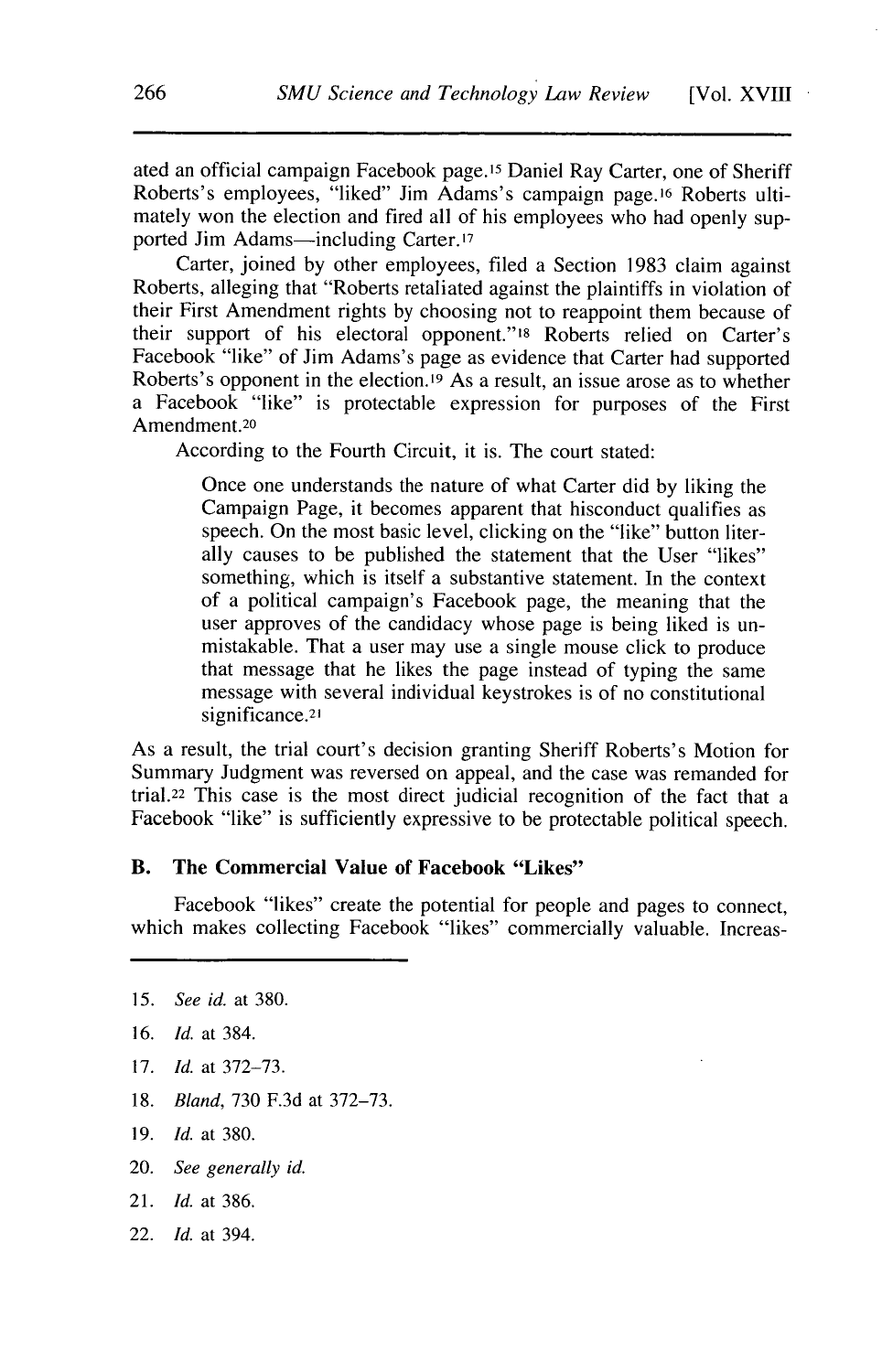ingly, companies rely on Facebook as a marketing tool.23 To understand this trend, it is necessary to have at least a preliminary understanding of how Facebook generates search results.

In **2013,** the founders of Facebook implemented its current search engine, known as "Graph Search."24 Graph Search is a semantic search engine designed to find search results using natural language search terms.<sup>25</sup> Search box entries are "autocompleted," which means that as the searcher enters search terms, Facebook recommends connections to other people and pages. <sup>26</sup>As a result, it became more significant for a Facebook user to "like" a page, because Graph Search will generate that "like" as a connection in response to certain types of searches.<sup>27</sup> For example, a law student at SMU could search for "friends who 'like' **SMU** Law School" and a list of that student's friends who had "liked" the school's Facebook page would appear. Thus, each "like" on Facebook creates a potential for a connection to another person or page.

While a "like" may seem like a small thing, the potential for connection created **by** a Facebook "like" is commercially valuable, and, as a result, analysts are starting to measure the value of a single Facebook "like."28 **Of** course, the researchers note that "[t]he numbers [vary] wildly **.** . **.** depending on the variables [used] to calculate the value."<sup>29</sup> According to Blackbaud, **NTEN,** and Common Knowledge, in their 2012 Nonprofit Social Networking Benchmark Report, "the average value of a like for non-profits seeking to attract donations, calculated based off total revenue received from a supporter over the twelve months following acquisition [is] \$214.81."3o Analysts from Syncapse, an enterprise social media marketing management company, concluded that with regard to for-profit companies, "a Facebook fan is worth [on average] **\$136.38** more than a customer who is a nonfan."31 And according to Vitrue, another social media marketing management firm, a fan base

- *25. Id.*
- **26.** *Id.*
- **27.** *Id.*
- **28.** *See Edwards, supra* note **23.**
- **29.** *Id.*
- **30.** *Id.*
- **31.** *Id.* (explaining that Syncapse "quantified fans' and nonfans' product spending, loyalty to a company, propensity to recommend a company, brand affinity, media value, and acquisition cost" to determine this figure).

**<sup>23.</sup>** *See* Jim Edwards, *What is a Facebook "Like" Actually Worth in Dollars?,* **BUSINESS INSIDER** (Mar. **27, 2013, 10:06** AM), http://www.businessinsider. com/what-is-a-facebook-like-actually-worth-in-dollars-2013-3.

<sup>24.</sup> Francis Bea, *Hands on: Facebook Graph Search Digs Deep, Even if it Doesn't Always Strike Gold,* **DIGITAL TRENDS** (Jan. **25, 2013),** http://www.digitaltrends.com/social-media/hands-on-with-facebook-graph-search.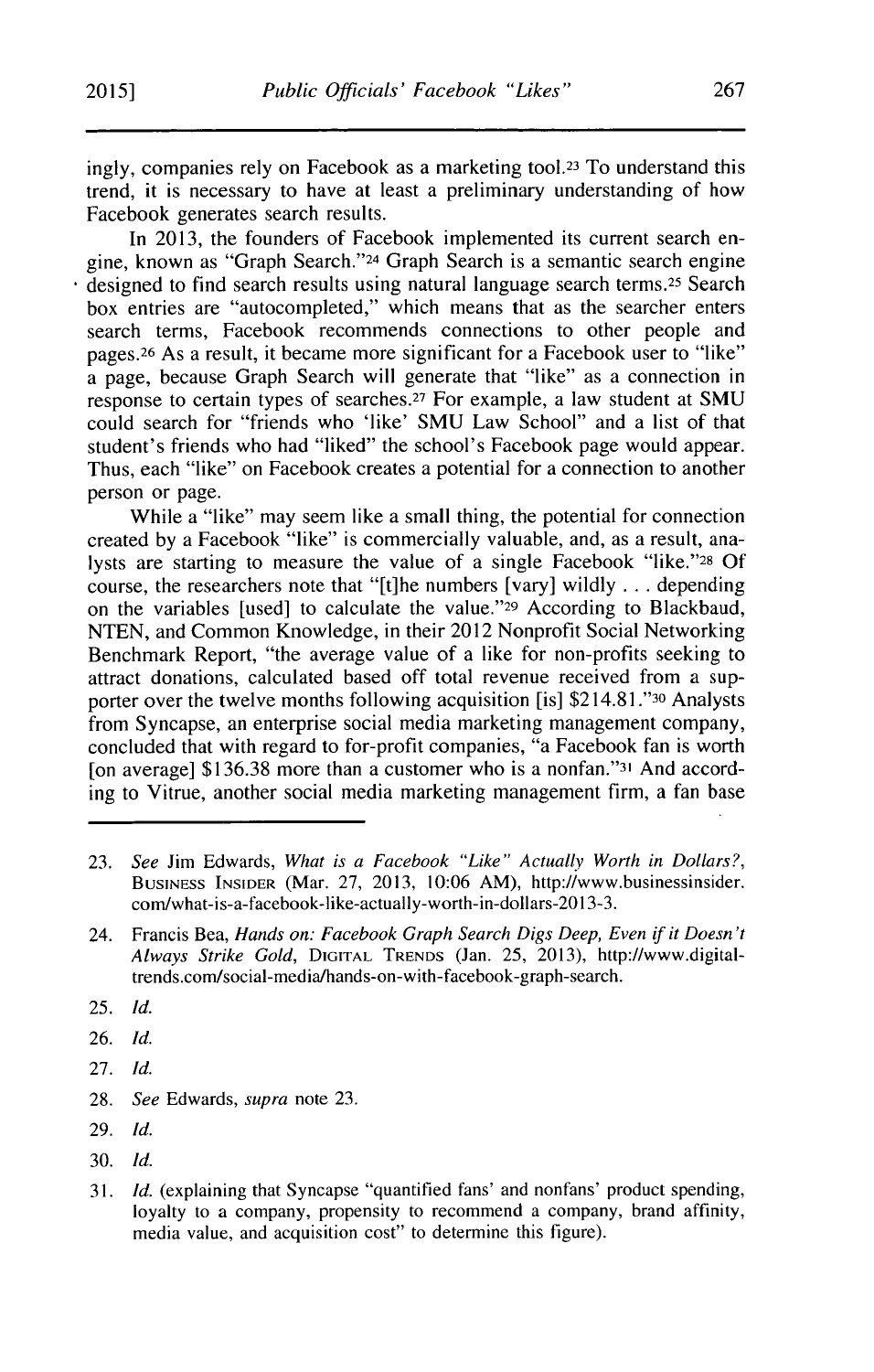of one million Facebook supporters "translates into at least **\$3.6** million in equivalent media over a year."32

This data leads to two conclusions regarding the commercial value of a "like." First, the number of Facebook "likes" that a company has can indicate commercial success. Second, not only do "likes" indicate commercial success, but they can also result in revenue **by** attracting customers, investors, and higher quality employees and **by** allowing people to make connections based on their support of a company. These concepts are related.

At least one case exists in which parties litigated the rights to Facebook "likes."33 From **2006** to **2009,** the CW Network broadcasted a television drama entitled "The Game," "a dramatic comedy about the lives of professional football players and their wives and girlfriends."34 When Black Entertainment Television (BET) discovered a popular fan page for the show on Facebook, created **by** Stacey Mattocks, BET hired Mattocks to manage an official Facebook fan page on a part-time basis.35 Eventually, Mattocks and BET began discussing the possibility of employing Mattocks full-time.<sup>36</sup> During the course of these discussions, Mattocks informed BET that she would "restrict BET's administrative access" to the Facebook Page "[u]ntil such time as [they could] reach an amicable and mutually beneficial resolution" regarding her employment.37

Mattocks limited BET's administrative access to the page the same day. <sup>3</sup> 8 In response, BET asked Facebook to "migrate" the "likes" on Mattocks's page over to a new Facebook page controlled **by** BET.39 After review of Mattocks's page, Facebook granted BET's request and moved the "likes" associated with the Facebook page to the BET-sponsored page.<sup>40</sup> Mattocks claimed that doing so converted a business interest (the "likes" the page had accumulated while she ran it) she had in the Facebook page.<sup>41</sup> Mattocks asserted that the "substantial interest in the [Facebook page] and the significant number of '[1]ikes' generated **by** Mattocks provided her with business opportunities[,]" because companies pay her for redirecting visitors to their sites.42

- **35.** *Id. at* **1315-16.**
- **36.** *Id. at* **1316.**
- **37.** *Id.*
- **38.** *Id.*
- **39.** *Mattocks,* 43 F. Supp. **3d** at **1316.**
- 40. *Id. at* **1317.**
- 41. *Id.* at **1321.**
- 42. *Id. at* **1320.**

**<sup>32.</sup>** *Id.*

**<sup>33.</sup>** *See generally* Mattocks v. Black Entm't. Telev. **LLC,** 43 F. Supp. **3d 1311, 1315 (S.D.** Fla. 2014).

<sup>34.</sup> *Id. at* 1314.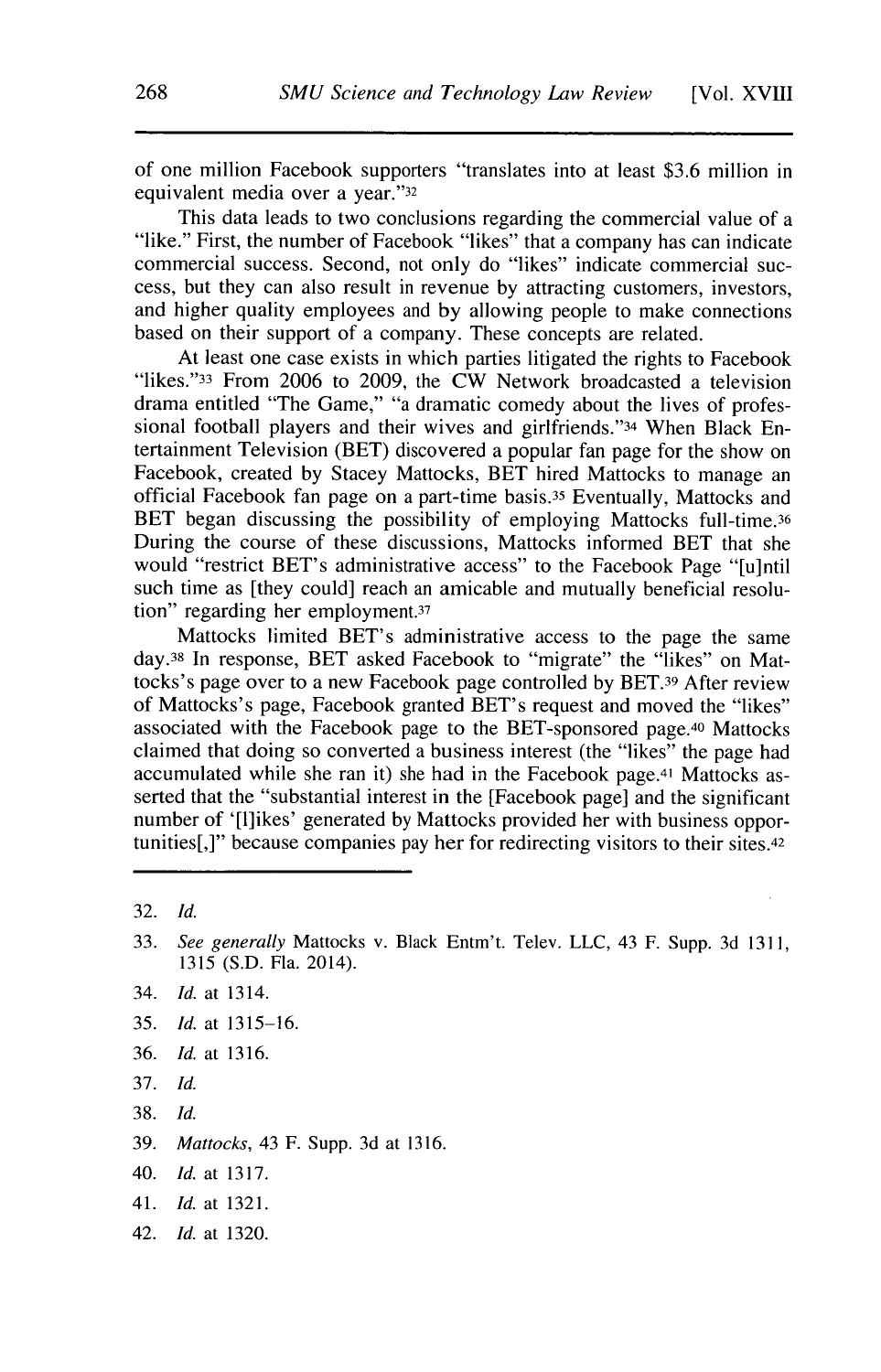The court held that Mattocks could not establish that she owned a property interest in the "likes" on the Facebook page.<sup>43</sup> The court explained that "'liking' a [Facebook page] simply means that the user is expressing his or her enjoyment or approval of the content. At any time **.** . **.** the user is free to revoke the 'like' **by** clicking an 'unlike' button."44 The court concluded that "if anyone can be deemed to own the 'likes' on a [p]age, it is the individual users responsible for them."45

This case illustrates the commercial value of a "like." The conclusion from the holdings of *Bland and Mattingly* is clear: Facebook "likes" are a form of expression with legal and commercial significance. As a result, public officials might consider themselves restricted in their ability to freely "like" pages on Facebook in an official capacity. Therefore, Facebook "likes" should not be considered an exception to those rules that limit public officials in what they can and cannot say online.

#### **C. Traditional Restrictions on Government Officials' Ability to Speak Publicly**

The government can regulate the speech of civilians in narrowly defined circumstances only.46 Generally, regulation of civilian speech is permissible when exceptions or exclusions to the First Amendment apply.<sup>47</sup> In contrast, the government has much greater latitude to restrict the speech of its employees.<sup>48</sup> Even so, the First Amendment prohibits regulation of a public employee's speech when the speech addresses a matter of public concern.<sup>49</sup>

The **U.S.** Supreme Court has held that analysis of whether the restriction of a public employee's ability to speak on a matter of public concern violates the First Amendment requires "a balance between the interests of the [em-

- 45. *Mattocks,* 43 F. Supp. **3d** at **1321.**
- 46. *See* **U.S. CONsT.** amend. I.
- 47. Certain categories of speech lack the full extent of constitutional protection. Traditional examples include defamation, fighting words, obscenity, and true threats. *See* R. **A.** V. v. St. Paul, **505 U.S. 377, 383-84 (1992).**
- 48. *See* Waters v. Churchill, **511 U.S. 661, 671** (1994) (plurality opinion) (recognizing that "the government as employer **.** . **.** has far broader powers than does the government as sovereign."); Pickering v. Bd. of Educ., **391 U.S. 563, 568 (1968)** (holding that "the State has interests as an employer in regulating the speech of its employees that differ significantly from those it possesses in connection with regulation of the speech of the citizenry in general").
- 49. *Waters,* **511 U.S.** at **668** ("To be protected, the speech must be on a matter of public concern, and the employee's interest in expressing herself on this matter must not be outweighed **by** any injury the speech could cause to the interest of the State, as an employer, in promoting the efficiency of the public services it performs through its employees.") (internal quotations omitted).

<sup>43.</sup> *Id.*

<sup>44.</sup> *Id.* at **1320-21.**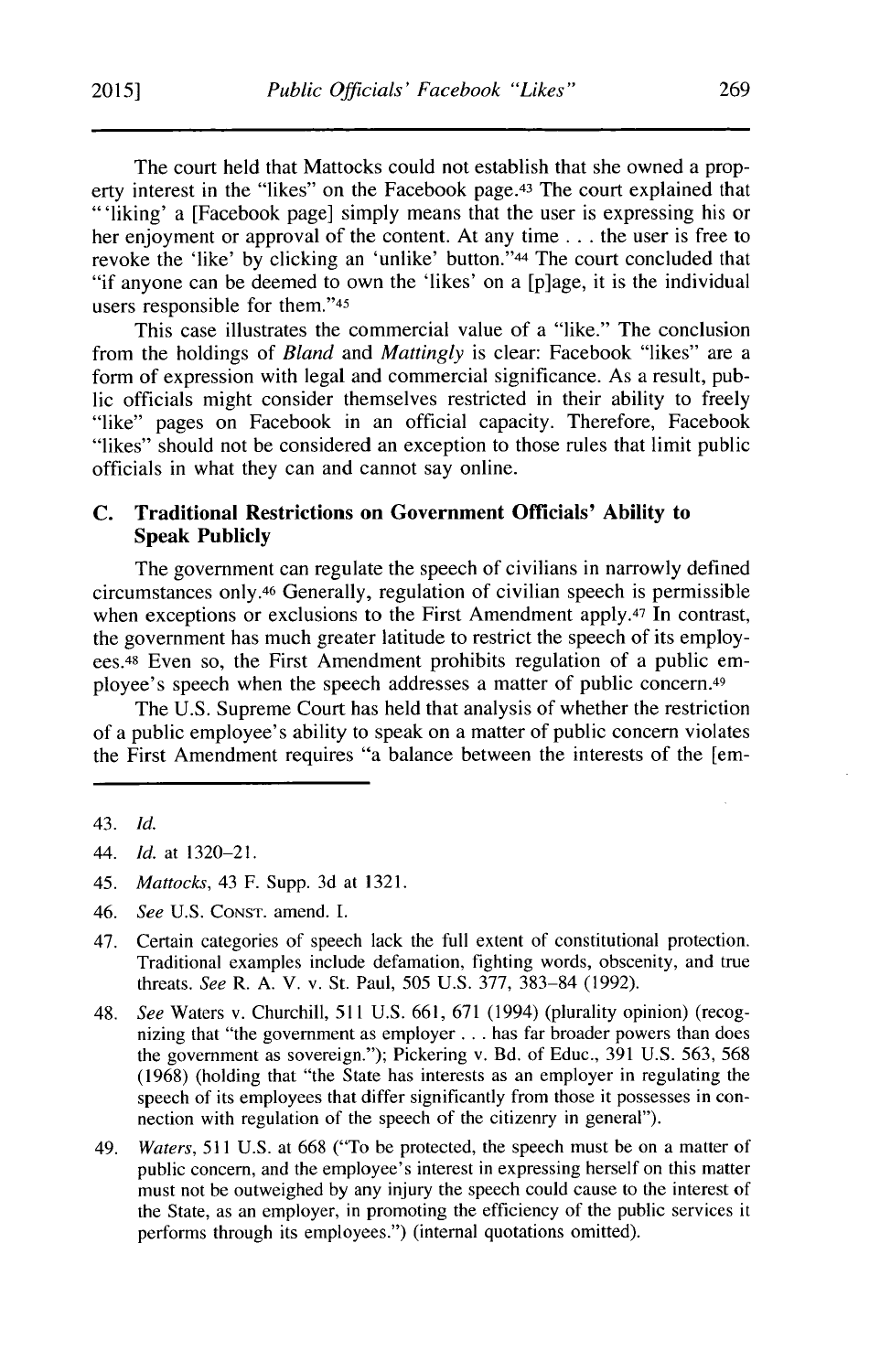ployee], as a citizen, in commenting upon matters of public concern and the interest of the State, as an employer, in promoting the efficiency of the public services it performs through its employees."<sup>50</sup> When the speaker seeks results that "contravene governmental policies or impair the proper performance of governmental functions," efficient and effective government operation may be impeded.51 For the government to restrict an employee's speech, the speech must be made in a public forum in which viewers, readers, or listeners have some capacity to perceive the speech.<sup>52</sup> As a result, this doctrine was traditionally applied in the context of print media.53 The same considerations that warrant regulating official speech in print media-limiting interference with official government function-may also justify regulation of speech in social media.

Facebook is now considered a public forum.<sup>54</sup> This means that, under the analysis from *Connick and Pickering,* the Facebook content of public officials can be regulated when it does not speak to a matter of public concern. To avoid application of the difficult *Connick* balancing test, some localities now entirely prohibit public officials from maintaining a social media presence.<sup>55</sup> In discussing the zeal of some local governments in prohibiting online activity, Bill Sherman, Commissioner on the City of Seattle Ethics and Elections Commission, wrote that, "some [jurisdictions] have gone so far as to bar public officials from social networks for fear of violating campaign finance, open meeting, freedom of information, and government ethics laws."56 Perhaps the clearest example of professional regulation of what public employees may and may not say regarding their public duties appears in

- *50.* Connick v. Myers, 461 **U.S. 138,** 142 **(1983)** (alteration in original) (internal citations omitted).
- *51.* Garcetti v. Ceballos, 547 **U.S.** 410, 419 **(2006).**
- *52. Connick,* 461 **U.S.** at **152.**
- **53.** *See, e.g., id.* at **138** (addressing a questionnaire that a public employee distributed to staff members in retaliation for being fired); *see also Pickering, 391* **U.S.** at **563** (involving a letter sent to a newspaper **by** a former school employee that was critical of the way in which the board had handled past proposals to raise new revenue for the schools).
- 54. *See* Tatro v. Univ. of Minn., **816 N.W.2d 509, 511-12** (Minn. 2012) **("A** university does not violate the [First Amendment] rights of a student enrolled in a professional program when the university imposes sanctions for Facebook posts that violate academic program rules that are narrowly tailored and directly related to established professional conduct standards."); *see also* Hatch v. Superior Court, 94 Cal. **App.** 4th **170,** 201 (2000) (noting that the internet is a public forum); *see also* Johnson v. Ryan, 346 **P.3d 789,** 794 **(2015)** (same).
- **55.** *See* Bill Sherman, *Social Networking and the Law: Your Mayor, Your "Friend": Public Officials, Social Networking, and the Unmapped New Public Square,* **31 PACE** L. **REV. 95, 103** (Winter **2011).**
- **56.** *Id.* at **95.**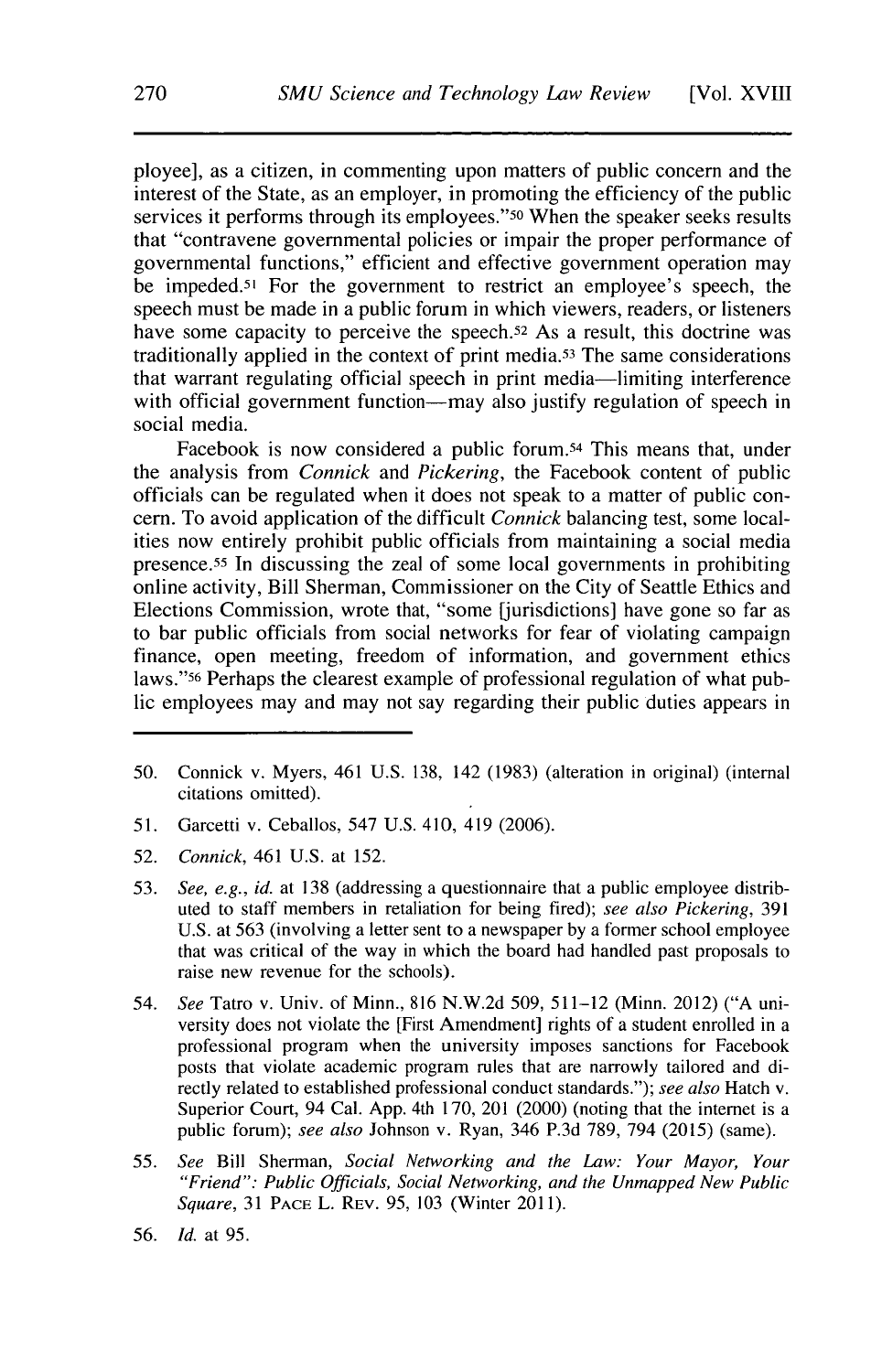the American Bar Association's Model Code of Judicial Code of Conduct-5 There, judges are specifically prohibited from discussing or commenting on their pending cases *in any way, and in any forum.58*

In one case, a judge was removed from the bench because of his use of social media.<sup>59</sup> The report of uncontested sanction arose before the Supreme Court of Arkansas in fall 2014 from a complaint filed concerning comments made on the Louisiana State University **(LSU)** fan message board, "www.tigerdroppings.com."o The comments were made **by** an author using the screen name "geauxjudge."61 Arkansas Judge Maggio admitted on March 3, 2014, that he authored these posts.<sup>62</sup> His comments were classified as "racist, sexist, homophobic or inappropriate."63 Even more concerning, a January **17,** 2012, post **by** "geauxjudge" referenced "possible confidential proceedings involving actress Charlize Theron's adoption of her son, explaining a 'judge friend' of his handled the case."64 It was unclear at the time whether it was actually Judge Maggio who handled the case.<sup>65</sup> Judge Maggio was then forced to end his campaign for a seat on the Arkansas Court of Appeals on May **5,** 2014.66

Judge Maggio's case involved actual statements made on social media. Such statements are certainly distinct from a Facebook "like." But, importantly, judges have also faced criticism for their Facebook "likes." In 2012, Kansas Judge Jan Satterfield became the subject of a complaint filed with the Kansas Commission of Judicial Qualifications after she "liked" a Facebook campaign post of Sheriff Kelly Herzet.67 The campaign post said, "Soooooo.

- **60.** *Id.*
- **61.** *Id.*
- **62.** *Id.*
- **63.** Emily Lane, *Arkansas Judge Outed as "geauxjudge" on LSU Fan Message Board, Ends Bid for Office,* **THE TIMES-PICAYUNE** (Mar. **07,** 2014, 12:49 PM), http://www.nola.com/news/baton-rouge/index.ssf/2014/03/arkansas\_judge\_ outed as\_geauxj.html.
- 64. *Id.*
- **65.** *See id.*
- *66. See id.*
- **67.** *See* Associated Press, *Kansas Judge Causes Stir with Facebook 'like',* **REAL CLEAR PoLITICs** (July **29,** 2012), http://www.realclearpolitics.com/news/ap/ politics/2012/Jul/29/kansas\_judge\_causes\_stir\_with\_facebook\_like\_.html.

**<sup>57.</sup>** *See* MODEL **CODE** OF **JUDICIAL CONDUCT** R. 2.10 **(2011),** *http://* www.americanbar.org/groups/professional\_responsibility/publications/model\_ code\_of\_judicial\_conduct/model\_code\_of\_judicial\_conduct\_canon\_2/rule2\_10 judicialstatementsonpendingandimpendingcases.html.

**<sup>58.</sup>** *Id.*

**<sup>59.</sup>** *See* Judicial Discipline **&** Disability Comm'n v. Maggio, 440 **S.W.3d 333,** 334 (Ark. 2014).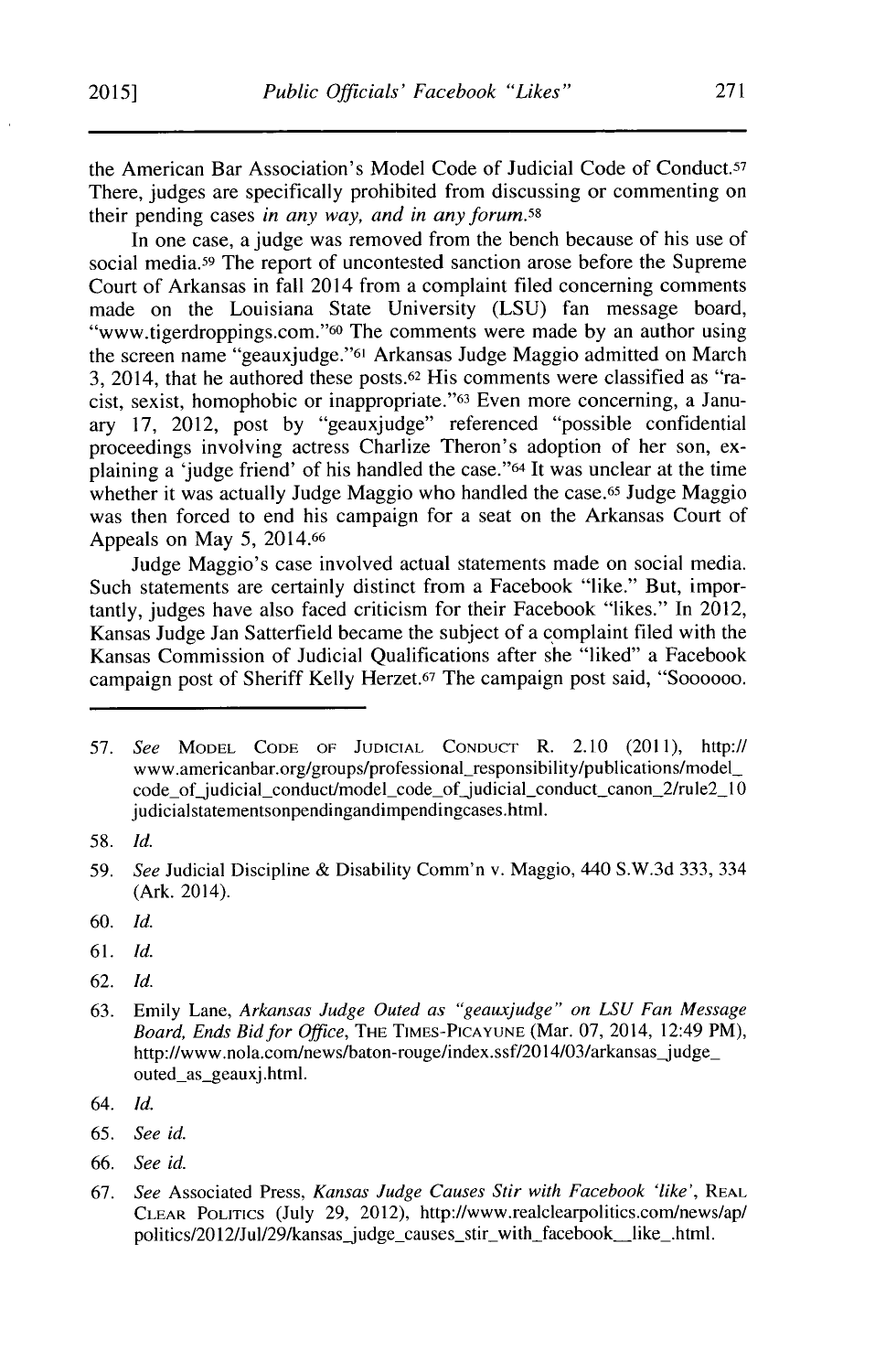**I** was thinking that we could get to 200 likes **by 6/18.** That's only **88** more. Wouldn't that be cool?"<sup>68</sup> Critics of Judge Satterfield argued that her "like" of the post "violated the judicial canons of ethics that prohibit a judge from 'publicly endorsing or opposing another candidate for any public office.' **"69**

Obviously, this case did not *specifically* delineate what public officials can and cannot do on social media. It is, however, a good illustration of the social significance of a "like." **A** "like" does carry value in the sense that it has the power to quantify the level of approval for a particular statement, idea, opinion, or product. With this value in mind, it is easy to understand the concerns of those who argue that officials should be prohibited from "liking" social media content: a "like" means something. Because a "like" has such significance, the argument goes, public officials should not be able to release "likes" at the click of a button with no potential for consequence. But the justifications for allowing public officials to "like" content are more persuasive.

#### **III. THE CASE FOR ALLOWING PUBLIC OFFICIALS TO "LIKE" FACEBOOK CONTENT**

**There are a** myriad of reasons not to regulate **a public** employee's right to "like" Facebook content. As a preliminary matter, regulating Facebook "likes" of public employees is impractical. More importantly, the cultural perspectives surrounding the use of Facebook make such regulation unnecessary.

#### **A. Practical Considerations: the Difficulty of Archiving Facebook "Likes"**

Everything a government employee says that relates to official business is treated as part of the public record.<sup>70</sup> And public records must be made available to a particular agency's constituents.71 As a result, public records

- *69. Id.*
- **70.** *See Sherman, supra note 55,* at **108-09** (public records are defined as "any writing or other record containing information relating to the conduct of government prepared, owned, used, or retained **by** any part of the government."); *see also* Michael Schmidt **&** Amy Chozick, *Using Private Email, Hillary Clinton Thwarted Records Request,* N.Y. **TIMES,** March 4, **2015,** at **Al,** http:// www.nytimes.com/2015/03/04/us/politics/using-private-email-hillary-clintonthwarted-record-requests.html?\_r=0 (criticizing Hillary Clinton for using her private email, rather than her official email as Secretary of State, to avoid producing her emails that are public records.).
- **71.** For example, in Texas, information is open to the public when it falls within TEX. Gov'T. **CODE § 552.002.** That section requires access to "public information **.** . **.** that is written, produced, collected, assembled, or maintained under a law or ordinance or in connection with the transaction of official business: **(1)**

**<sup>68.</sup>** *Id.*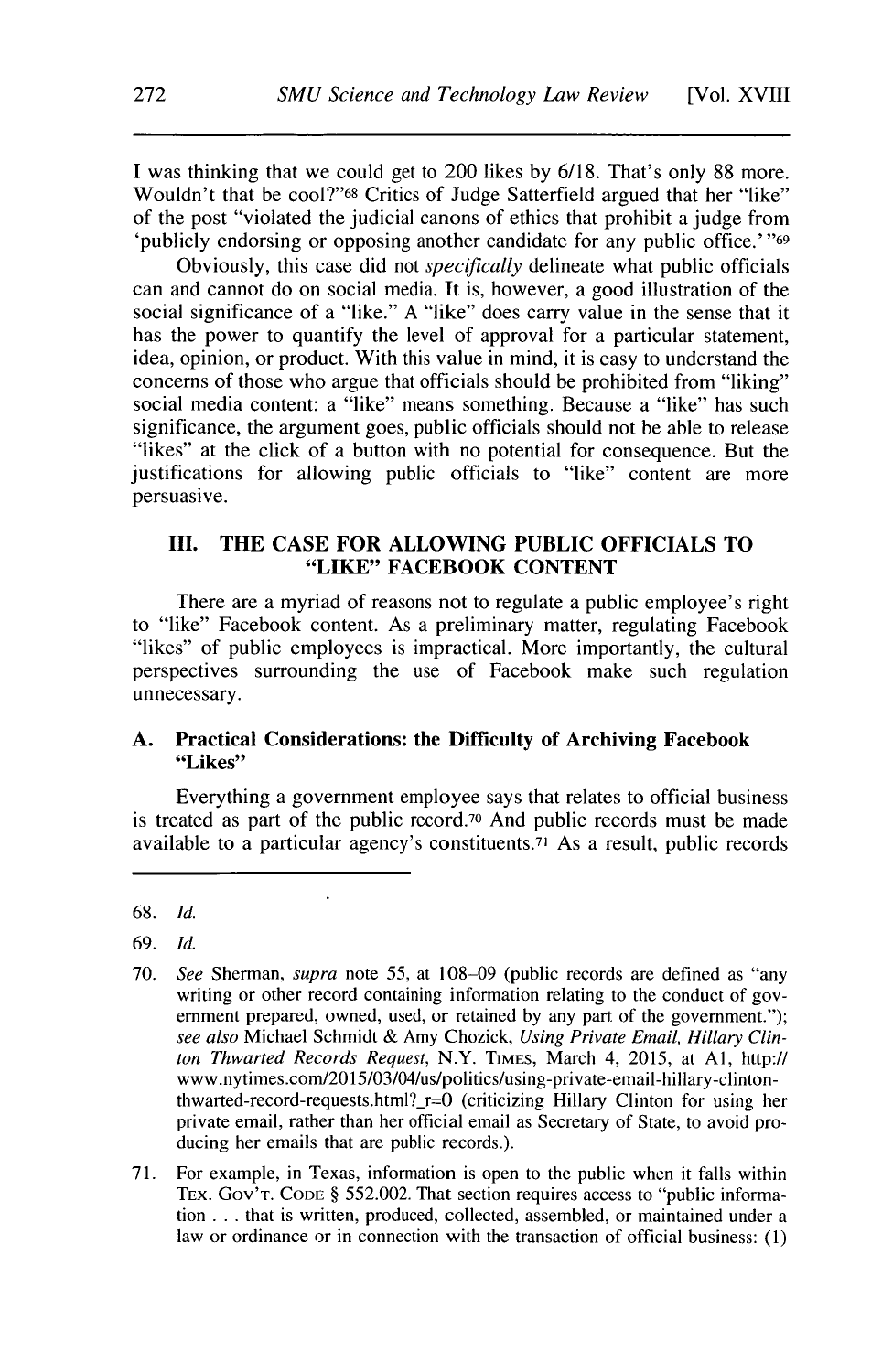statutes obligate agencies to archive their employees' public statements.<sup>72</sup> This Big Brother Orwellian feat is difficult enough to accomplish when actual statements are issued.73 This is because social media has become so pervasive in society, and so easy to use, that public officials can release statements with unprecedented ease at an unprecedented frequency.74 Indeed, Facebook users generate almost **2.5** billion content shares every single day.75 The sheer volume of these communications makes them hard to track and archive. **If** Facebook "likes" of public employees were to be regulated, it would likely be on the basis of their relevance as political or commercial expression. And **if** "likes" are to be regulated on that basis it follows that they, too, are important enough to be archived as part of the public record.

Presumably, the archival of "likes" would entail a system in which the date and time that a particular public official "liked" a particular statement would be recorded. Considering the number of "likes" generated daily,<sup>76</sup> as well as how easy it is to click the "like" button,<sup>77</sup> government agencies would face insurmountable cost and spend significant time recording their employees' "likes."78 Also, consider the chaos that would ensue if public officials

- **72.** Daniel **J.** Solove, *Access and Aggregation: Public Records, Privacy and the Constitution,* **86 MINN.** L. REV. **1137, 1161** (2002) ("Today, all **fifty** states have open records statutes, a majority of which are modeled after the [Federal Freedom of Information Act].").
- **73.** *See, e.g.,* Schmidt **&** Chozick, *supra* note **70** (discussing Hillary Clinton's failure to comply with **U.S.** State Department policies requiring public employees to use their official emails when sending correspondence in an official capacity). While Clinton's failure was arguably intentional, it still provides an example of the complexities associated with ensuring that all of a public employee's statements can be satisfactorily preserved and archived as public records.
- 74. *See* Bland v. Roberts, **730 F.3d 368, 385** (4th Cir. **2013).**
- **75.** Casey Chan, *What Facebook Deals with Everyday,* GIZMODo (Aug. 22, 2012, **10:30** PM), http://gizmodo.com/5937143/what-facebook-deals-with-everyday-27-billion-likes-300-million-photos-uploaded-and-500-terabytes-of-data.
- **76.** As of 2012, there were **2.7** billion likes generated daily. *Id.*
- **77.** *See Bland,* **730 F.3d** at **385.**
- **78.** Companies are already capitalizing on and privatizing the expense of archiving social media statements. *See Social Media Archiving Built for Government: Automatic Recapture and Fast Retrieval for Public Records Law Compliance,* **ARCHIVESOCIAL,** http://archivesocial.com/social-media-archiving-for-govern ment (last visited Nov. **13, 2015).**

**by** a governmental body; (2) for a governmental body and the governmental body **.** . **. ;** or **(3) by** an individual officer or employee of a governmental body in the officer's or employee's official capacity and the information pertains to official business of the gvernmental body."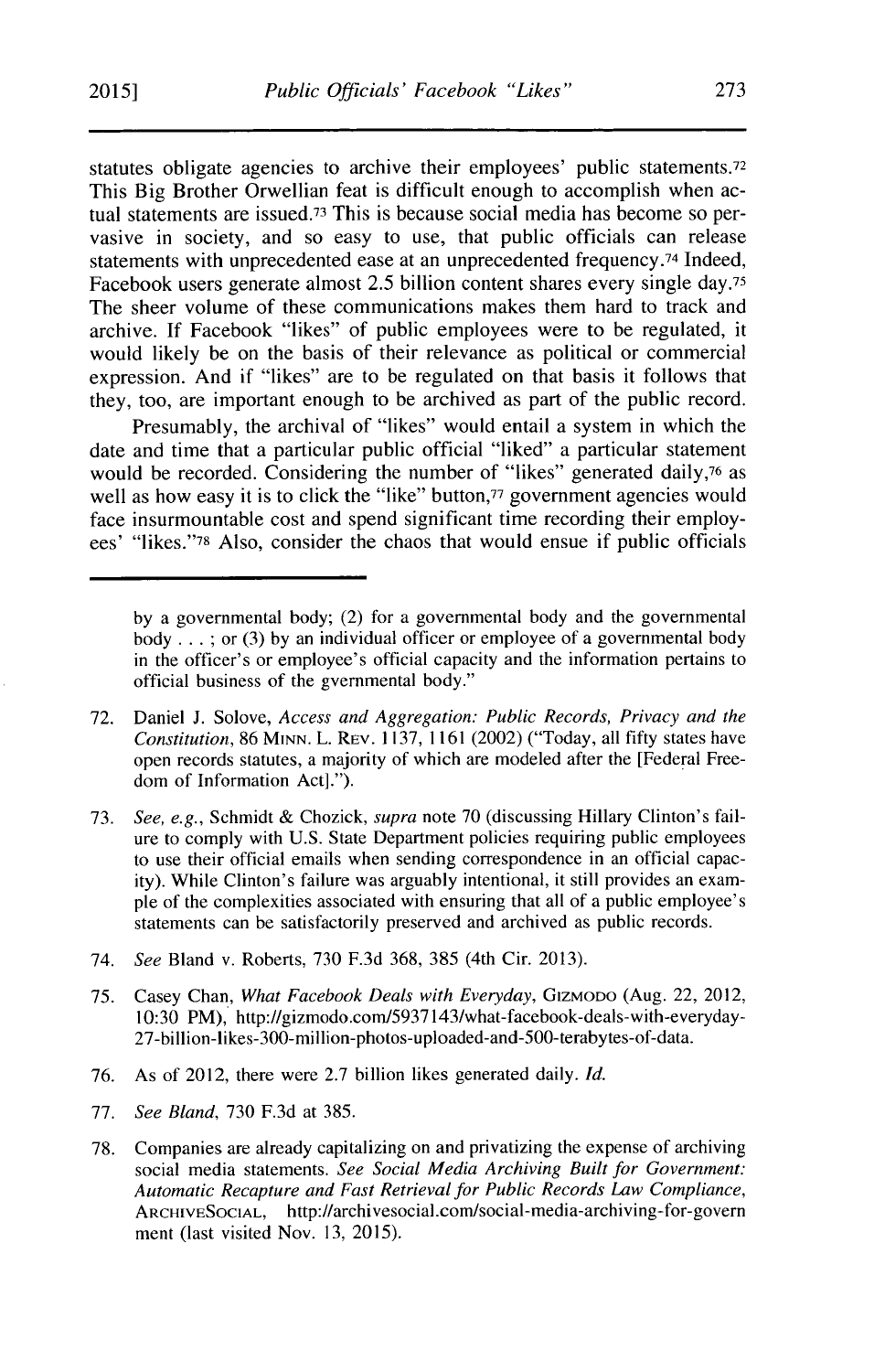began "unliking" posts.79 **If** they did so before the original "like" was archived, perhaps there would be no issue. But currently Facebook gives users the option to "unlike" a post indefinitely.<sup>80</sup> It is easy to imagine that someone reprimanded for a Facebook "like," such as Judge Satterfield in Kansas,<sup>81</sup> would take matters into her own hands-despite the public record-and "unlike" a controversial statement as an act to appease her social media naysayers. Both the "like" and the subsequent "unlike" would need to be noted based on the political and expressive significance of each action. It is important to note that the government would have little control over its employees' ability to "unlike" content, because Facebook is privately owned and controlled.82

In light of these practical concerns, regulators could also choose to uniformly prohibit all public employees from "liking" Facebook content. *Voildi,* the public records problem is solved. But regulating "likes" across the board would be inconsistent with the First Amendment.<sup>83</sup> The justification for a prohibition on "likes" in the first place would likely be their significance as expressive statements and their capacity to convey more than mere enjoyment of a particular post. However, the conclusion that Facebook "likes" have expressive value should not result in their complete prohibition. Due to the First Amendment implications inherent in regulating a public employee's Facebook "likes," government regulators would be left with two choices: **(1)** distinguish Facebook "likes" that relate to a matter of public concern from those that are purely private in nature, and allow private "likes" while prohibiting public "likes"; or (2) require public employees to maintain separate public and personal Facebook pages, and allow them to "like" content from their personal page only.84

**<sup>79.</sup>** Once the "like" icon has been clicked, that icon will be replaced with the "unlike" icon, allowing users to retract their Facebook "likes". *See Desktop Help, Connecting, Like,* **FACEBOOK,** https://www.facebook.com/help/4524469981203 **60/** (last visited Nov. **13, 2015).**

**<sup>80.</sup>** *See id.*

**<sup>81.</sup>** *See Kansas Judge Causes Stirjudge causes stir with Facebook 'like', supra* note **67.**

**<sup>82.</sup>** *See Sherman, supra* note *55,* at 103-04 ("Because social networks are, for the most part, third party applications, their features, format, and rules are not directly controlled **by** the public officials or government agencies that use them. Consequently, any restrictions on use of social media **by** public officials can only be enforced **by** monitoring and enforcement, under threat of some penalty, rather than through design modifications or access limitations.").

**<sup>83.</sup>** *See* Connick v. Myers, 461 **U.S. 138, 161 (1983)** (Brennan, **J.,** dissenting) ("Unconstrained discussion concerning the manner in which the government performs its duties is an essential element of the public discourse necessary to informed self-government.").

<sup>84.</sup> *Id.* at 461 **("A** public employee does not relinquish First Amendment rights to comment on matters of public interest **by** virtue of government employment.").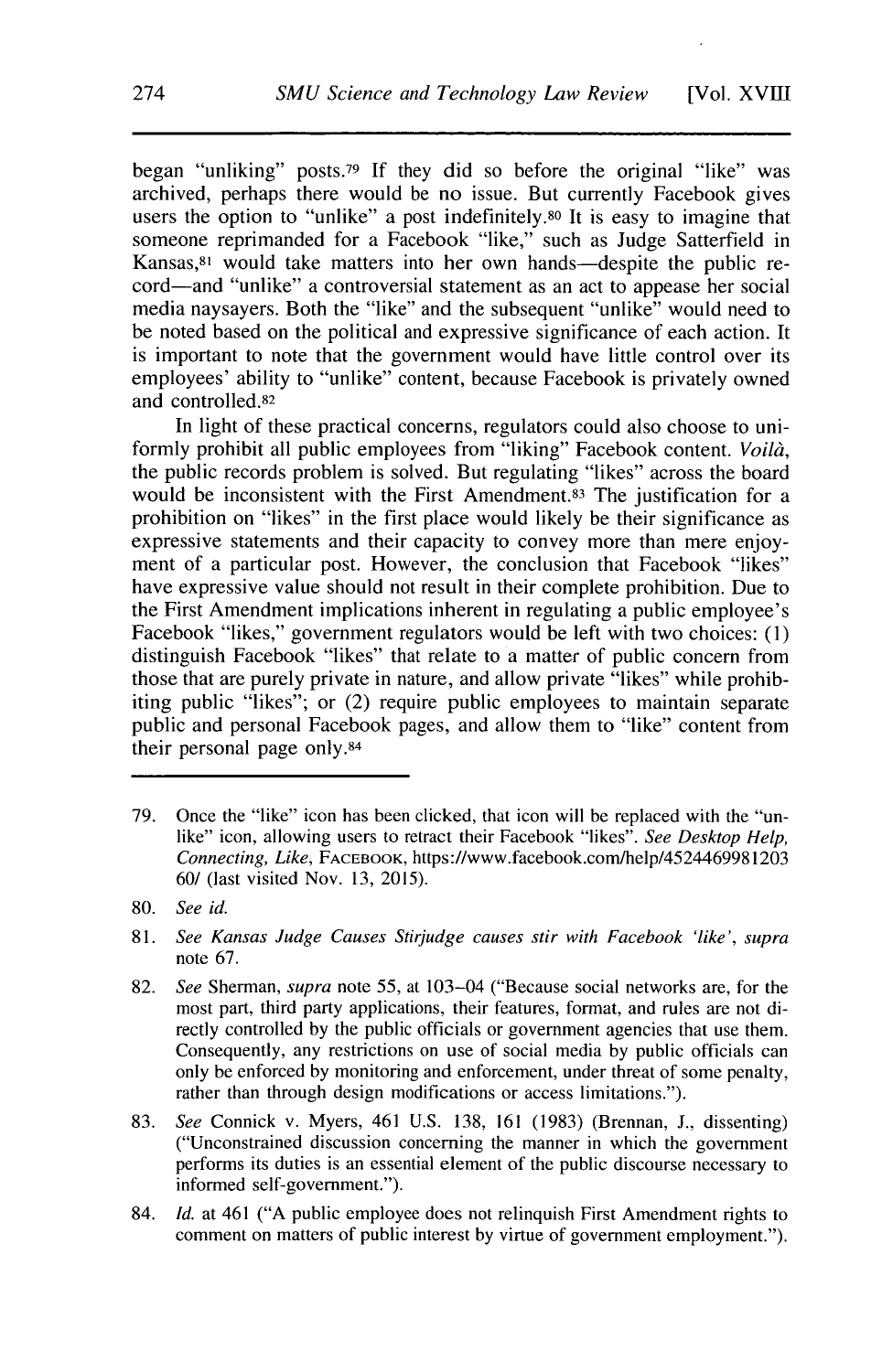However, even these solutions present practical problems. First, the only real means of distinguishing "likes" relating to a public issue from those that are purely private would be to analyze the substance of the Facebook content "liked." But the line between public and private is often unclear. For instance, assume a prosecutor, Travis, works regularly with the same private investigator, Mike. Travis and Mike spend significant quantities of time together at work and become friends. Subsequently, they also become Facebook "friends." One day, Mike posts on Facebook, **"I** am so lucky to get to work so closely with my good friend, Travis. He is such an outstanding person, and **I** feel safer on the streets knowing that he is representing the good guys. He could not have done a better **job** in court today, and the world is now a safer place." Travis then "likes" this post.

The problem in this example is that some of the post is personal in nature, relating to the relationship between Travis and Mike, while other parts of the post relate to Travis's work as a prosecutor. Is it appropriate for Travis to "like" this post if there is a prohibition on "likes" relating to matters of Travis's public employment? This example is a close call. Arguably, Travis has not commented on any pending cases, or on the defendant's guilt in the particular case referenced, so the **ABA** Model Rules of Professional Responsibility would not hold Travis accountable for "liking" this statement.<sup>85</sup>On the other hand, if there is a prohibition on "likes" relating to all matters of public employment in order to avoid public records problems, it would be hard, in this example, to determine if Travis violated that prohibition.

This problem would not be solved **by** allowing public officials to maintain personal Facebook pages only. Distinguishing between private and public pages assumes that creating a personal Facebook page can insulate an official's Facebook activity from being considered as occurring within an official course of conduct. Even if a public official were acting on a personal Facebook page, a "like" of Facebook content relating to a matter of public concern might still be considered acting within the official course of business. It is difficult to separate a person from his work on the basis **of** the privacy settings of his Facebook page alone.

For example, the Ohio School Board President, Debe Terhar, drew criticism when she re-published on her personal Facebook page a friend's picture that "seemed to equate gun control efforts with the views of Adolf Hitler."86 Terhar posted the photo on her private account visible to her Facebook "friends" only.<sup>87</sup> Unfortunately for her, a "friend" captured an image of the

**87.** *Id.*

**<sup>85.</sup> MODEL RULES OF PROF'L CONDUCT** R. **3.8. (2013).**

**<sup>86.</sup>** Andrew Tobias, *Social Media Post Getting Public Officials in Trouble,* **DAY-TON DAILY** NEWS (Jan. **27, 2013,** 12:00 AM), http://www.daytondailynews. com/news/news/local-govt-politics/social-media-post-getting-public-officialsin-trou/nT672/.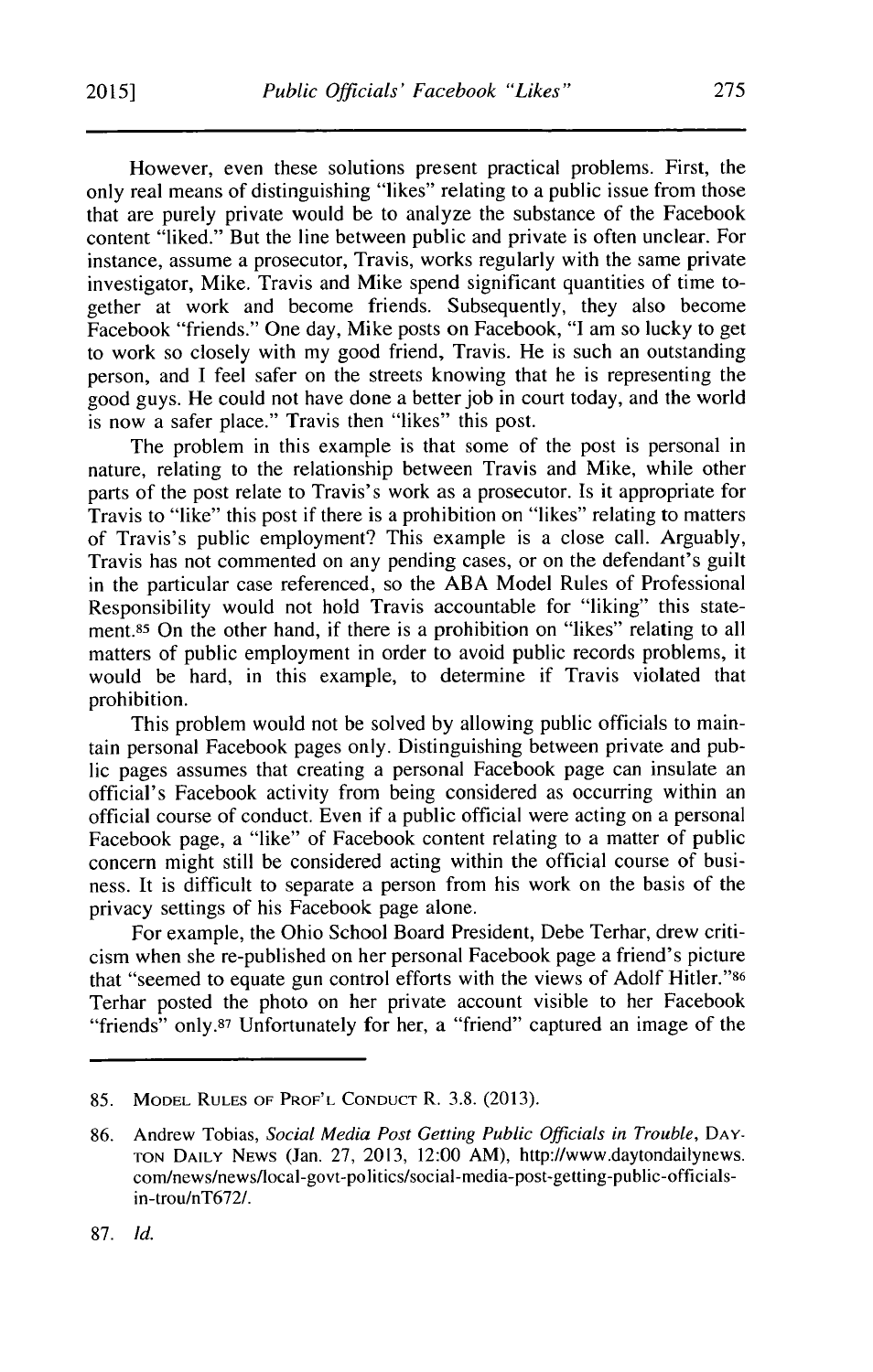post and leaked it publicly.88 Critics responded **by** calling for her resignation.89 This example illustrates how a public official's social media audience is unable to separate the public Facebook user from the private Facebook user.

These practical problems would inevitably result from attempting to regulate public officials' Facebook "likes." The practical concerns, however, are not the only considerations supporting government employees' rights to "like" Facebook content. Most importantly, regulation of public officials' "likes" is unnecessary based on how Facebook users perceive a "like."

#### **B. Socio-Cultural Considerations: Facebook as an Open, Transparent Political Forum**

**Facebook users do not** operate **in a vacuum. By** definition, **Facebook** is **an online** community.90 Like any community, Facebook is governed **by** socio-cultural normative rules that dictate appropriate conduct in the community.91 Public officials who use Facebook must play **by** those rules.

The desire to regulate public officials' Facebook conduct is driven **by** a misunderstanding of these Facebook norms. Critics of Facebook incorrectly think there will be a lack of transparency in public officials' actions on Facebook if their ability to post and "like" is left unchecked. This fear of a lack of transparency is the same fear that initially produced public records laws.92

But those paralyzed **by** fear at the prospect of wild, uncontrolled social media use **by** public officials fail to recognize that the social and cultural norms of Facebook have created more transparent political dialogue than has ever existed. First, the ability of officials to post on Facebook with ease and frequency puts new pressure on public officials for a more consistent release of information. On April **29, 2015,** of the ten subjects "trending on

**<sup>88.</sup>** *Id.*

**<sup>89.</sup>** *Id.*

**<sup>90.</sup>** Edward Mercer, *The Importance of Facebook,* **HOUSTON CHRONICLE,** http:// smallbusiness.chron.com/importance-facebook-56887.html (last visited Nov. **13, 2015)** ("The sociologist Benedict Anderson defines a community as a group where even if the members do not know each other personally, they recognize each other's existence as parts of the whole and share a set of common practices and experiences. With its one billion users-a number comparable to the population of Europe and the United States combined-Facebook is one such community.").

**<sup>91.</sup>** *Id.*

**<sup>92.</sup>** Schill v. Wis. Rapids Sch. Dist., **786 N.W.2d 177, 186** (Wis. 2010) ("[T]his review [of official emails] is important; without it, the people will be deprived of the transparency the legislature mandated in the public records law.").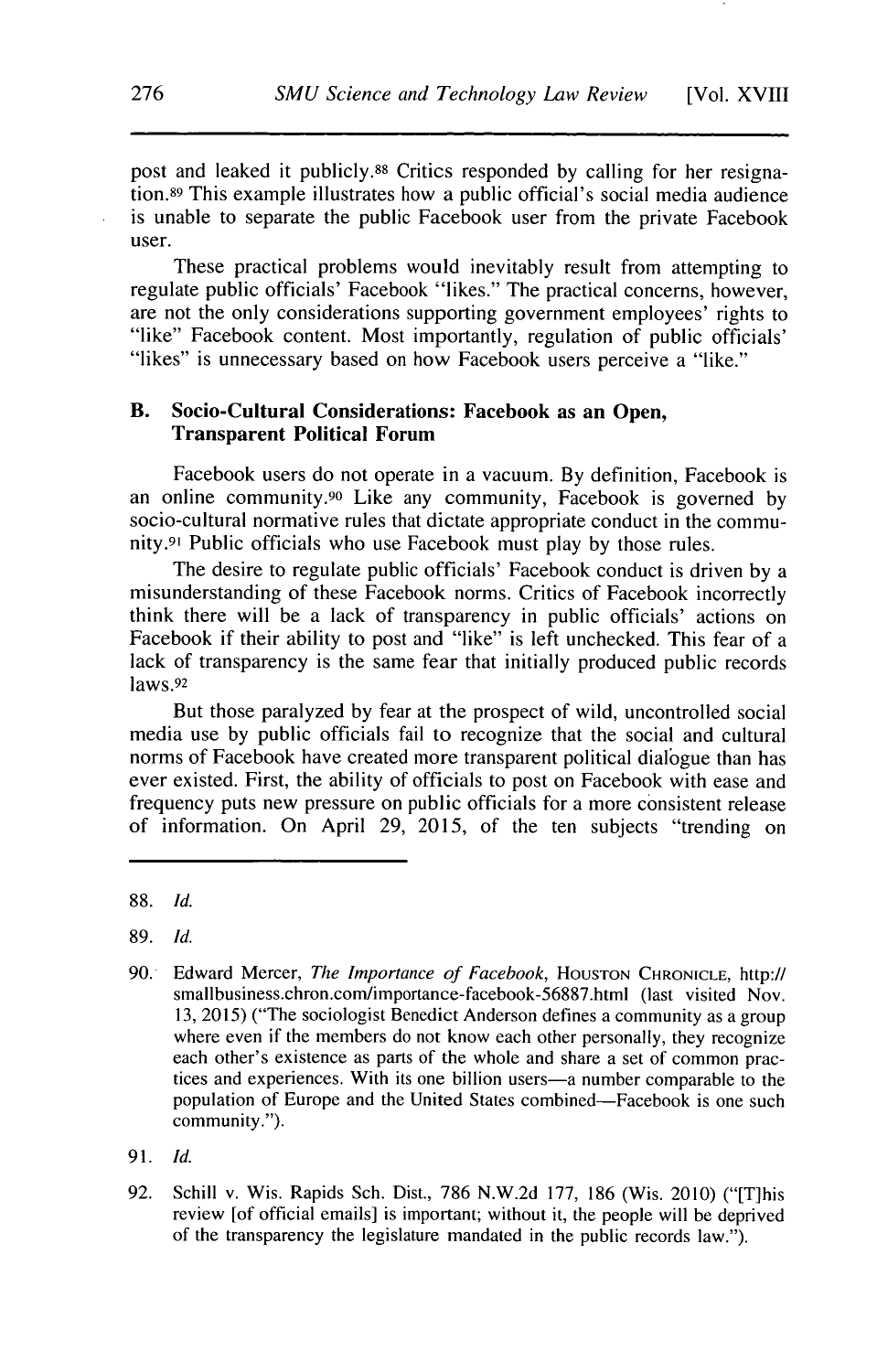Facebook" five of them were political in nature.<sup>93</sup> This is the result of the fact that Facebook has become a community used to share political news, messages, and ideas.

In fact, not only does Facebook *allow* the release of political information, but it often gives constituents a tool to *demand* such information. It **is** harder for public officials to hide their dirty laundry when constituents have the ability to demand a response to political issues on social media. For example, in response to the April **28, 2015,** Baltimore riots, Baltimore Mayor, Stephanie Rawlings-Blake, posted:

> Thanks again to all our law enforcement and fire officials, emergency management personnel, and National Guard for working around the clock. To all those who shared my anger and heartbreak, thank you for your work in our communities and for showing the world Baltimore's resilience. And to those actively demonstrating, **I** call for peace. Tonight we must be #OneBaltimore. Thank you for holding the line.?94?

**A** plausible explanation for her very public and sincere take on the riots is that silence on social media is now considered avoidance of undesirable political issues or an unwillingness to take a stance. This type of unwillingness to comment is relevant-and troublesome-to constituents, and is of value to constituents when they weigh candidates. Facebook has therefore given constituents unprecedented leverage **by** requiring their officials to keep them honestly informed.

Additionally, Facebook observers are starting to recognize that Facebook is indeed governed **by** social understandings unique to the Facebook community. These understandings have produced more lax perspectives on whether government officials should be allowed to use social media. For instance, authorities are beginning to conclude that judges may maintain Facebook pages and "friend" attorneys.<sup>95</sup> These types of interac-

**<sup>93.</sup>** Subjects trending included "Baltimore unrest," "Texas State Guard," "King of Saudi Arabia," "Joseph Kent," and "Nepal Earthquake." FACEBOOK, https:// www.facebook.com/WhatsTrending/videos/990714007635222/ (last visited Nov. **13, 2015)** (user login required).

<sup>94.</sup> Stephanie Rawlings-Blake, **FACEBOOK,** https://www.facebook.com/stephanie. rawlingsblake/photos/a. **168803463208519.46210.165763450179187/80480899** 6274626/?type=3&fref=nf (Apr. **28, 2015)** (user login required).

**<sup>95.</sup>** *See, e.g., Browning, supra* note **6,** at **532** ("Most states, and **ABA** Judicial Ethics Opinion 462, acknowledge that the use of social networking sites can benefit judges in both their personal and professional lives, including not just helping a judge stay in touch with the rest of the community, but also providing vital tools for raising both funds and voter awareness in states where judges are elected officials. In addition, most states view the mere existence of a Facebook 'friendship,' without more, as signifying very little due to the realities of 'friendship' in the digital age.").